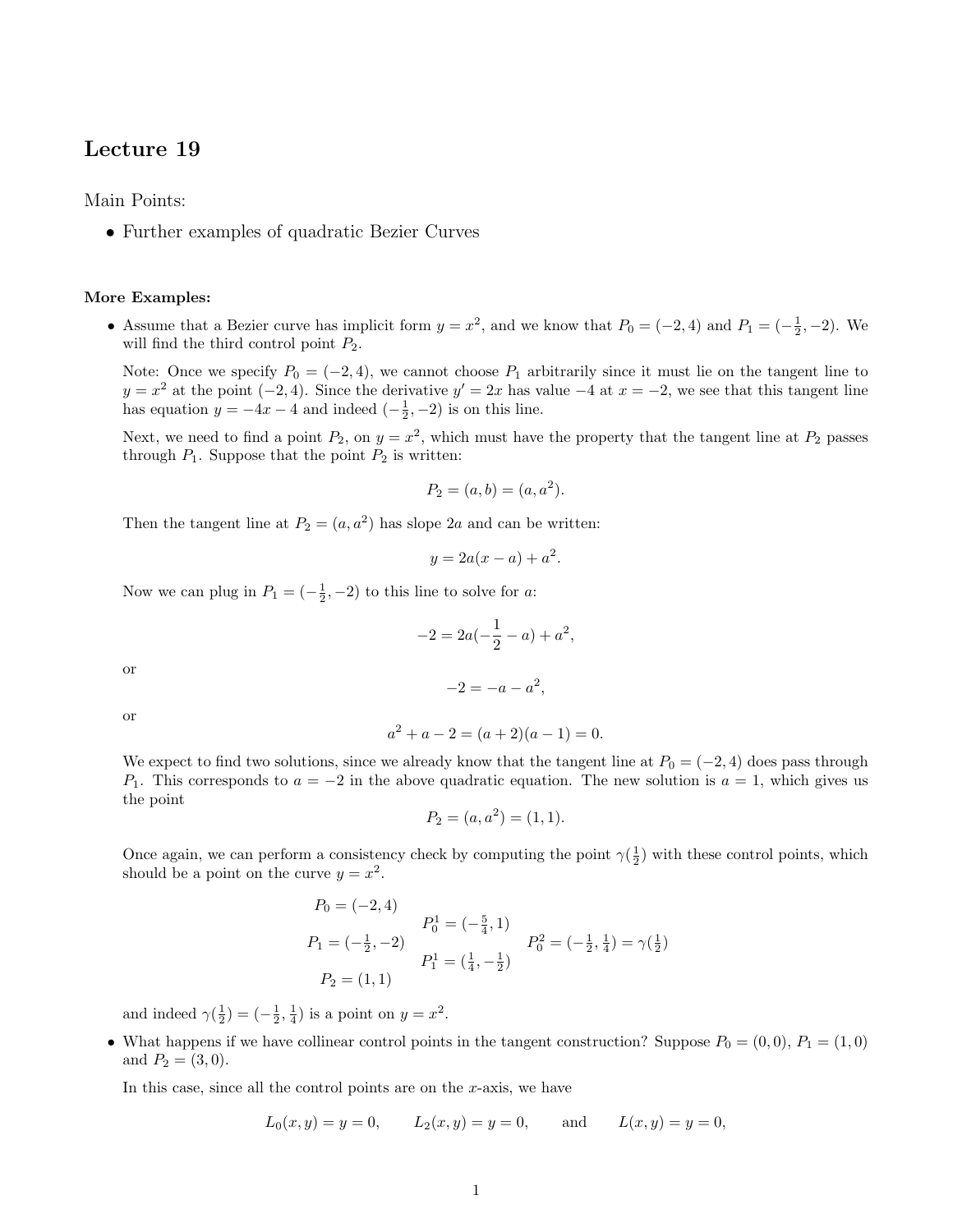which gives:

$$
f_c(x, y) = L_0(x, y)L_2(x, y) + cL(x, y)^2 = y^2 + cy^2 = 0.
$$

Now, since any other point on the Bezier curve with these control points can be obtained by nested linear interpolation, it must also be on the same line. So any constant  $c$  will do, and we have simply:

$$
f_c(x,y) = y^2 = 0.
$$

This is just a "double line", which is technically a quadratic equation, whose graph is however simply a line. The Bezier curve with these control points:

$$
\gamma(t) = (1-t)^2 P_0 + 2(1-t)t P_1 + t^2 P_2
$$
  
=  $(1-t)^2(0,0) + 2(1-t)t(1,0) + t^2(3,0)$   
=  $(2(1-t)t + 3t^2,0)$   
=  $(2t + t^2,0)$ 

gives a parametrization which lies on the line  $y = 0$ , however it does not travel the line in a typical way. Instead, it proceeds in one direction, stops and turns around, and then proceeds in the opposite direction. To see where it stops, we can consider the derivative:

$$
\gamma'(t) = 2[(1-t)\mathbf{v}_1 + t\mathbf{v}_2] = 2[(1-t)(1,0) + t(2,0)] = 2(1+t,0).
$$

A particle moving with this velocity vector will stop when the vector is zero, and we see that  $\gamma'(t) = (0,0)$ exactly for  $t = -1$ . At  $t = 0$  it is at  $P_0 = (0, 0)$ , with velocity vector  $(2, 0)$ , and at  $t = 1$  it is at  $P_2 = (2, 0)$ , with velocity vector  $(4, 0)$ .

So we see that the particle must come from  $+\infty$  on the x-axis, as t comes from  $-\infty$ , then pass through  $P_2$ and  $P_0$  for some negative values of t, then when  $t = -1$  it reaches the point  $(-1, 0)$ , turns around, and heads back towards  $+\infty$  on the x-axis. We can think of this trajectory as a "squashed parabola", which has been flattened so that its vertex is now at  $(-1, 0)$ .

• Find the intersection points of two Bezier curves. Let  $\gamma(t)$  have control points  $P_0 = (0, 2), P_1 = (0, 0),$  and  $P_2 = (2, 0)$ . We found the implicit equation to be:

$$
x^2 + y^2 - 2xy - 4x - 4y + 4 = 0.
$$

Now let  $\alpha(t)$  have control points  $Q_0 = (0, 2), Q_1 = (-1, 1),$  and  $Q_2 = (2, 0)$ . Then clearly  $\gamma(t)$  and  $\alpha(t)$  have at least the two points  $P_0 = Q_0$  and  $P_2 = Q_2$  in common. From the graphs we can see that they also must have another point in common, with coordinates between 0 and 1.

First, we need the implicit form for  $\alpha(t)$ . We find the linear equations:

$$
L_0(x, y) = x - y + 2 = 0,
$$
  $L_2(x, y) = x + 3y - 2 = 0,$  and  $L(x, y) = x + y - 2 = 0,$ 

which gives:

$$
f_c(x,y) = L_0(x,y)L_2(x,y) + cL(x,y)^2 = (x - y + 2)(x + 3y - 2) + c(x + y - 2)^2 = 0.
$$

Next, we compute  $\gamma(\frac{1}{2})$  with the Bezier point array:

$$
P_0 = (0, 2)
$$
  
\n
$$
P_1 = (-1, 1)
$$
  
\n
$$
P_2 = (2, 0)
$$
  
\n
$$
P_3 = \left(\frac{1}{2}, \frac{1}{2}\right)
$$
  
\n
$$
P_4 = \left(\frac{1}{2}, \frac{1}{2}\right)
$$
  
\n
$$
P_5 = (0, 1) = \alpha(\frac{1}{2})
$$
  
\n
$$
P_6^2 = (0, 1) = \alpha(\frac{1}{2})
$$